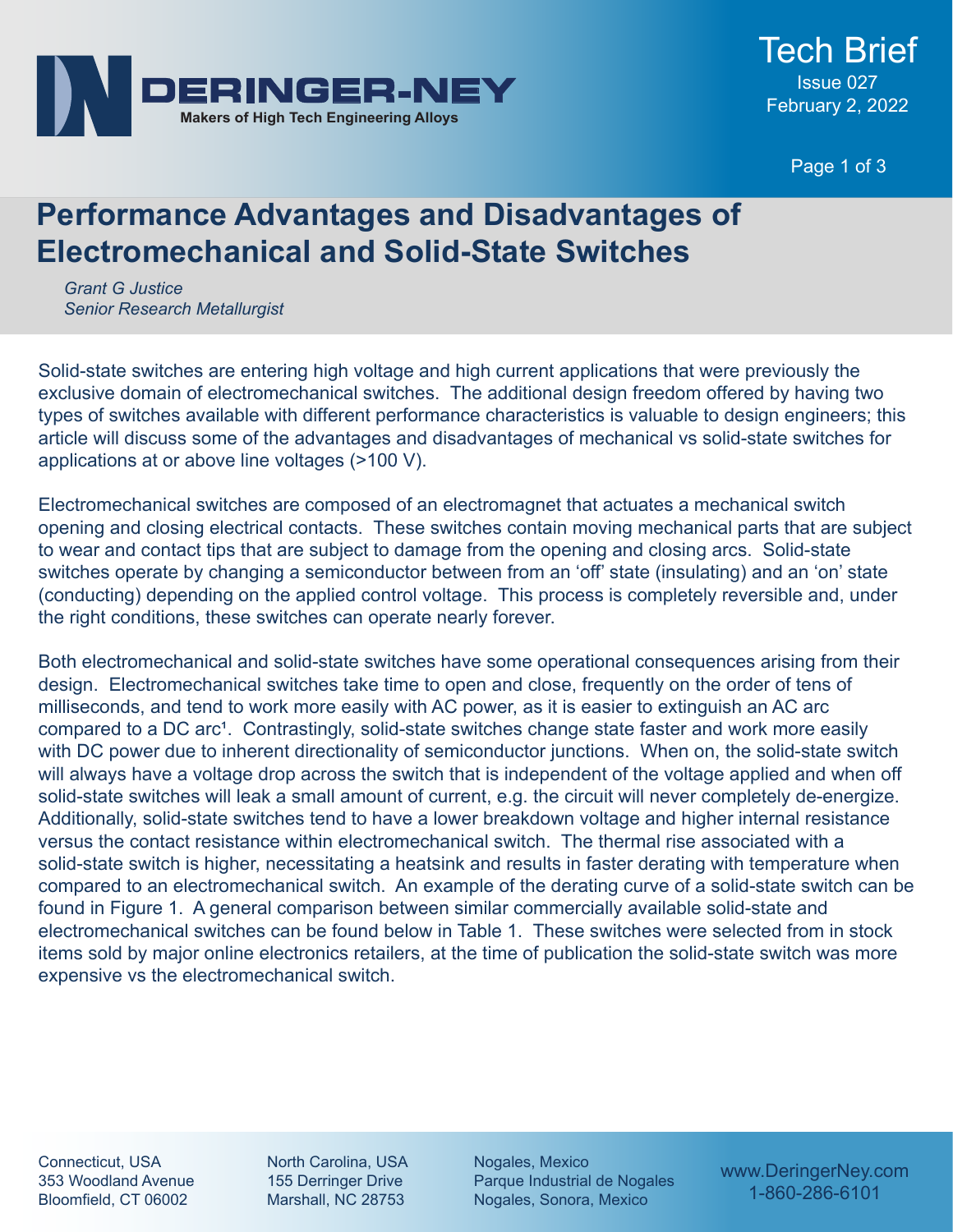

## **Performance Advantages and Disadvantages of Electromechanical and Solid-State Switches**

*Continued from Page 1*



*Figure 1: Thermal derate curves for load capacity of the solid-state switch described in Table 1 at three heatsink sizes².*

|                                          | Solid-state -<br>Example <sup>2</sup><br>10A 300V Switch | <b>Mechanical -</b><br>Example <sup>3</sup><br>10A 250V Switch |
|------------------------------------------|----------------------------------------------------------|----------------------------------------------------------------|
| Switch Size                              | 2.25 x 1.75 x 0.89 inches                                | $1.12 \times 0.48 \times 0.39$ inches                          |
| Time to Open/Close                       | 0.075 to 0.100 ms                                        | 5 to 10 ms                                                     |
| <b>Leak Current</b>                      | $0.4 \text{ mA}$                                         | 0                                                              |
| <b>Voltage Drop</b>                      | 1.55V                                                    | $\mathbf 0$                                                    |
| Breakdown Voltage                        | 3750 V                                                   | 5000 V                                                         |
| <b>Contact Resistance</b>                | $0.155 \Omega$                                           | $0.100 \Omega$                                                 |
| Mechanical Life of Switch                | N/A                                                      | 10,000,000                                                     |
| <b>Rated Electrical Switching Cycles</b> | Infinite                                                 | 50,000                                                         |
| Power Consumption of Control Signal - On | 44 - 448 mW                                              | 240 mW                                                         |
| Max Temperature                          | $100^{\circ}$ C*                                         | $85^{\circ}$ C*                                                |

*Table 1: Comparison of performance values for example solid-state and mechanical switches*

*\*Does not account for thermal derating of switch, see Figure 1 for details for this solid-state switch.*

One of the largest differences between electromechanical and solid-state switches is the causes and consequences of switch failure. Electromechanical switches usually fail due to degradation of the contact points which results in an unacceptably high resistance up to the point of the circuit being permanently open. This is usually a gradual and predictable failure primarily driven by the number of switching cycles completed<sup>1</sup>. Solid-state switches on the other hand have no moving parts and have failure modes that are independent of switching cycles. Their main failure modes have to do with exceeding their rated voltage, current, or temperature resulting in a material breakdown causing the switch to fail closed and

Connecticut, USA 353 Woodland Avenue Bloomfield, CT 06002

North Carolina, USA 155 Derringer Drive Marshall, NC 28753

Nogales, Mexico Parque Industrial de Nogales Nogales, Sonora, Mexico

www.DeringerNey.com 1-860-286-6101